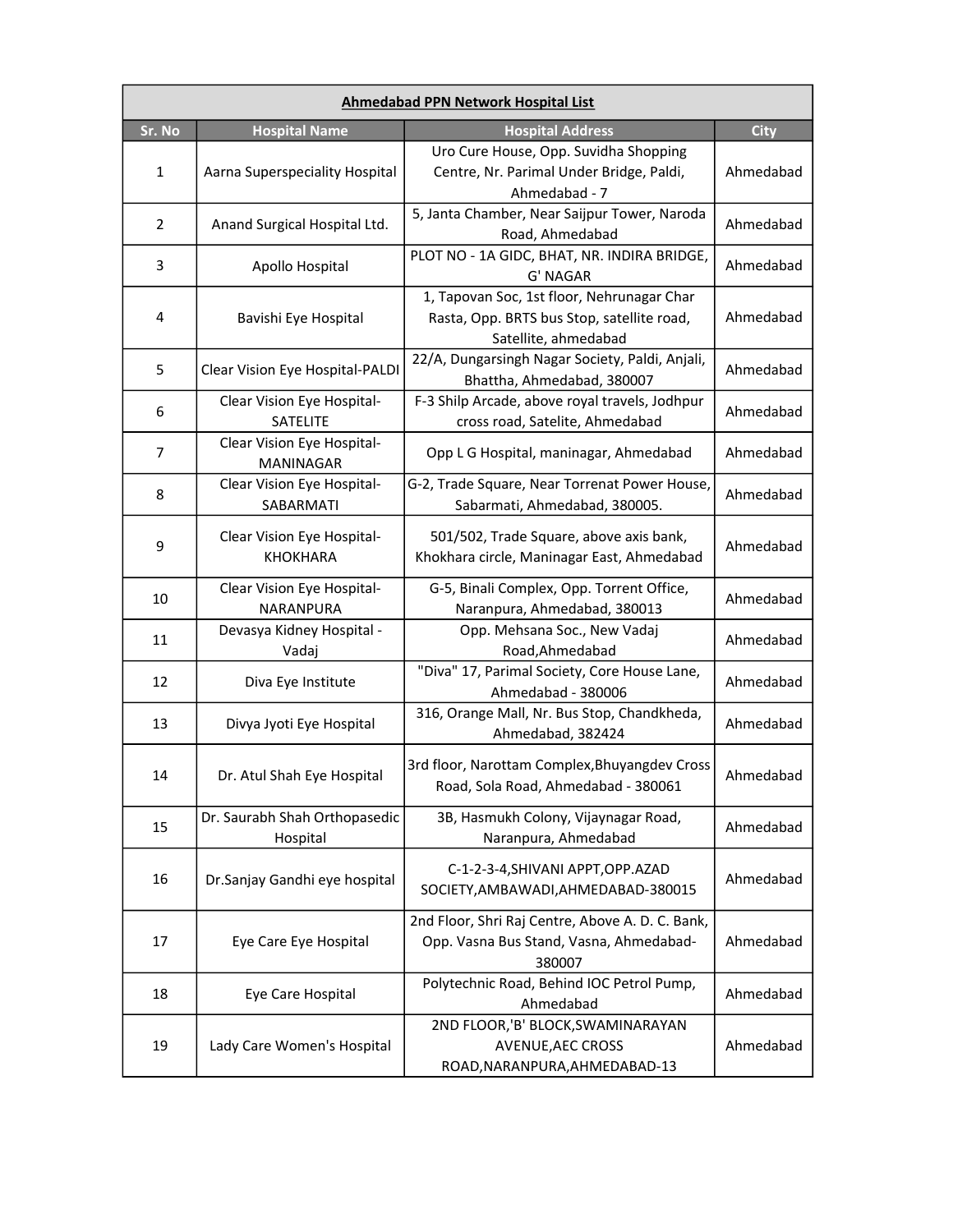| 20 | Laxmi Hospital & Diagnostic<br>Center                | Samarpan Complex, Ambali Bopal ring road<br>char rasta, Ambali, Ahmedabad, 380058                             | Ahmedabad |
|----|------------------------------------------------------|---------------------------------------------------------------------------------------------------------------|-----------|
| 21 | Mansarovar Hospital                                  | Kheteshwar Medical Centre, Kheteshwar<br>Bhavan, Ushmanpura, Ahmedabad                                        | Ahmedabad |
| 22 | Max Superspeciality Surgical<br>Hospital             | 301/A, 3rd Floor, Silver star Complex, Silver star<br>cross Road, Chandlodia, Gota Road,<br>Ahmedabad, 382481 | Ahmedabad |
| 23 | Natra Raksha Hospital                                | TRIMURTI COMPLEX, APROACH BUS<br>STAND, INDIA COLONY, THAKKARBAPA<br>NAGAR, BAPUNAGAR, AHMEDABAD-382350       | Ahmedabad |
| 24 | P.N.Desai Eye Hospital                               | 4, L.K.Society, B/H Sunset Raw House, Gurukul<br>Road, Memnagar, Ahmedabad-52                                 | Ahmedabad |
| 25 | Param Maternity Gynaec &<br><b>Surgical Hospital</b> | 2nd floor, sahyog plaza, Opp. Government Eng<br>Collage, Motera, Ahmedabad                                    | Ahmedabad |
| 26 | Parekhs Hospital                                     | Shyamal cross Road, Satellite, Ahmedabad,<br>380051                                                           | Ahmedabad |
| 27 | Parimal Hospital                                     | Punit Marg, Nr. Overbridge, Maninagar,<br>Ahmedabad - 380008                                                  | Ahmedabad |
| 28 | Parth Hospital                                       | Opp Ramji Mandir, Ramnagar, Sabarmati,<br>Ahmedabad                                                           | Ahmedabad |
| 29 | Rushabh Medi-Surge Hospital<br>Pvt. Ltd.             | 218- Sahajanand Palace, Opp.Rahul Tower,<br>100ft anand nagar Road, Satellite, Ahmedabad                      | Ahmedabad |
| 30 | Sahajanand Eye Care Hospital                         | Dolly Complex, Stadium Cross Road,<br>Navrangpura, Ahmedabad - 9                                              | Ahmedabad |
| 31 | Sanjivani Eye Hospital & Phaco<br>Centre             | 301-Soham 1 Complex, Near Darpan Six Road,<br>Navrangpura, Ahmedabad                                          | Ahmedabad |
| 32 | Sanjivani Super Speciality<br>Hospitals Pvt.Ltd.     | 1, Uday Park Society, Nr. Sunrise Park, Vastrapur,<br>Ahmedabad-15                                            | Ahmedabad |
| 33 | Saviour Annexe Hospital                              | Ashram Road, Nr. Dinesh Hall, Ahmedabad                                                                       | Ahmedabad |
| 34 | Shraddha Surgical Hospital                           | B/4, Surya Complex, Opp. Navneet House,<br>Gurukul Road, Memnagar, Ahmedabad                                  | Ahmedabad |
| 35 | Shreeji Heart Care Hospital                          | 1, Sarswati Shopping Centre, Nr. Visat Petrol<br>Pump, Sabarmati, Ahmedabad,                                  | Ahmedabad |
| 36 | Shreeji Orthopeadic and ENT<br>Hospital              | Veemurti Complex, Gurukul Road, Memnagar,<br>Ahmedabad-52                                                     | Ahmedabad |
| 37 | Star Hospital - Bapunagar                            | Nr. Indica Lab, Bapunagar- Memco Road,<br>Bapunagar, Ahmedabad, Ahmedabad, 380024                             | Ahmedabad |
| 38 | Sushrut Hospital                                     | Paldi Hospital Pvt. Ltd., 9- A, Vivekanand<br>Society, Mahalaxmi Panch Rasta, Paldi,<br>Ahmedabad - 380007    | Ahmedabad |
| 39 | Swapn Healthcare Hospitals Pvt<br>Ltd.               | Ground Floor, Sardar Complex, Govindwadi,<br>Ahmedabad                                                        | Ahmedabad |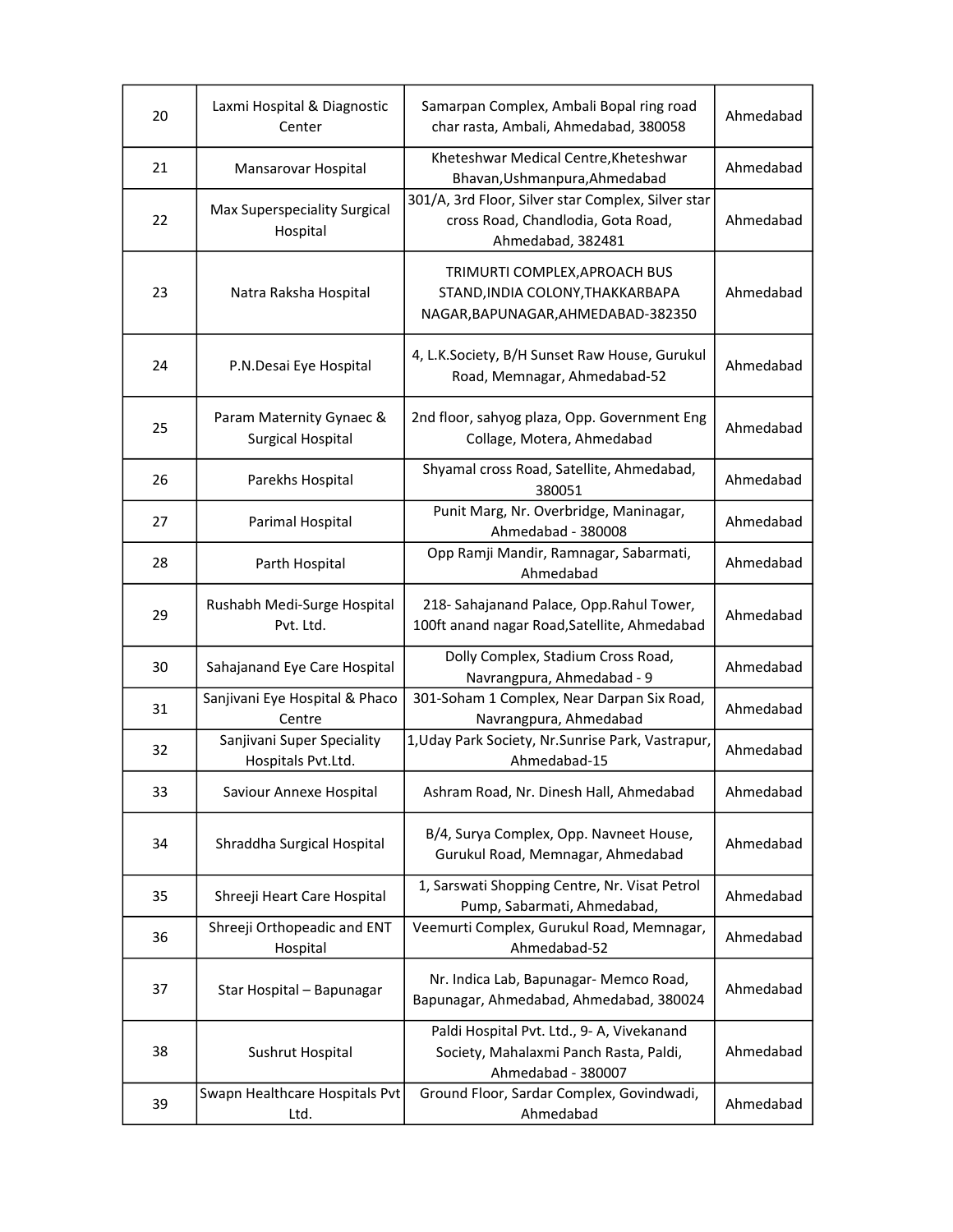| 40 | Tapan Hospotal - Bapunagar                                     | 7/75, Vallabh flat, Nr. Bapunagar cgar rasta,                                                                   | Ahmedabad |
|----|----------------------------------------------------------------|-----------------------------------------------------------------------------------------------------------------|-----------|
|    |                                                                | Ahmedabad, 380024                                                                                               |           |
| 41 | Tapan Hospotal - Khokhra                                       | 4th floor, radhe mall, khokhra circle, Maninagar<br>(E), Ahmedabad, 380008                                      | Ahmedabad |
| 42 | Tapan Hospotal - Vasna                                         | 3rd floor, Deep Shanti complex, Anjali circle,<br>Vasna, Ahmedabad                                              | Ahmedabad |
| 43 | Tirupati Genaral Hospital                                      | 132ft Ring Road, Opp. Shivam Flats, Nava<br>Vadaj, Ahmedabad                                                    | Ahmedabad |
| 44 | Utkarsh Hospital                                               | 24, Utkarsh - II Bunglow, B/H Janta Nagar,<br>Chandkheda, Ahmedabad, 380024                                     | Ahmedabad |
| 45 | Samata Hospital Pvt. Ltd.                                      | Silver Star Complex, Nr. S.B.I. Bank, Chandlodia<br>Gota Road, Ahmedabad - 382481                               | Ahmedabad |
| 46 | Indus Hospital                                                 | Opp. Adani CNG Pump, Opp. Motera Cross<br>Road, BRTS Stop, Sabarmati, Ahmeadabad -<br>380005                    | Ahmedabad |
| 47 | Kiran Surgical Hospital                                        | 301, Pratham Mangal Complex, Vasna,<br>Ahmedabad - 380007                                                       | Ahmedabad |
| 48 | <b>GCS Medical College Hospital &amp;</b><br>Research Hospital | Opp. DRM officve, Nr Chamunda Bridge, naroda<br>Road, Ahmedabad - 380025                                        | Ahmedabad |
| 49 | Kaizan Hospital                                                | 132' Ft, Ring Road, Near Helmet Circle,<br>Memnagar, Ahmedabad - 380052                                         | Ahmedabad |
| 50 | Gujarat Research & Medical<br>Institute (Rajasthan Hospital)   | Camp Road, Shahibaug, Ahmedabad. 380004                                                                         | Ahmedabad |
| 51 | Aalok Orthocare Hospital                                       | Opp. Fortune Landmark Hotel, Usmanpura,<br>Ashram Road, Ahmedabad                                               | Ahmedabad |
| 52 | BAPS Yogiji Maharaj Hospital                                   | Pramukh vatika, Opp. BAPS Swaminarayan<br>Mandir, Shahibaug road, Ahmedabad-380004                              | Ahmedabad |
| 53 | J Chirag Hospital                                              | 14/A, Bharat Colony, Stadium Road,<br>Ahmedabad-380014                                                          | Ahmedabad |
| 54 | Nidhi Hospital, STADIUM                                        | Nr. Stadium Cross road, Navrangpura,<br>Ahmedabad- 380009                                                       | Ahmedabad |
| 55 | Tapan Hospital-Niramay<br>Hospital                             | Near Platinum Hall, Anand Nagar cross Roads,<br>Ma Anandmayi Marg (100Ft Road), Satellite,<br>Ahmeadabd. 380015 | Ahmedabad |
| 56 | Trisha Trauma Centre & ICU                                     | A-2 & 3, Shantaram Complex, Opp. Vaibhav<br>Complex, Near Nirnaynagar Garnala,<br>Nirnaynagar, Ahmedabad        | Ahmedabad |
| 57 | Shivam Medical Hospital                                        | C/4-Satyanarayan Soc., Jasodanagar Cross<br>Road, Ahmedabad                                                     | Ahmedabad |
| 58 | Apollo City Centre                                             | No. 1, Tulsibaug Soc, C.G. Road, Opp. Doctor<br>House, Ellisbridge, Ahmedabad. 380006                           | Ahmedabad |
| 59 | Siddhi Hospital                                                | A-Ward, Bus Stand, Kubernagar, Ahmedabad -<br>382340                                                            | Ahmedabad |
| 60 | Mansi Multi Speciality Hospital                                | Akhbarnagar Circle, New Wadaj, Ahmedabad.<br>380013                                                             | Ahmedabad |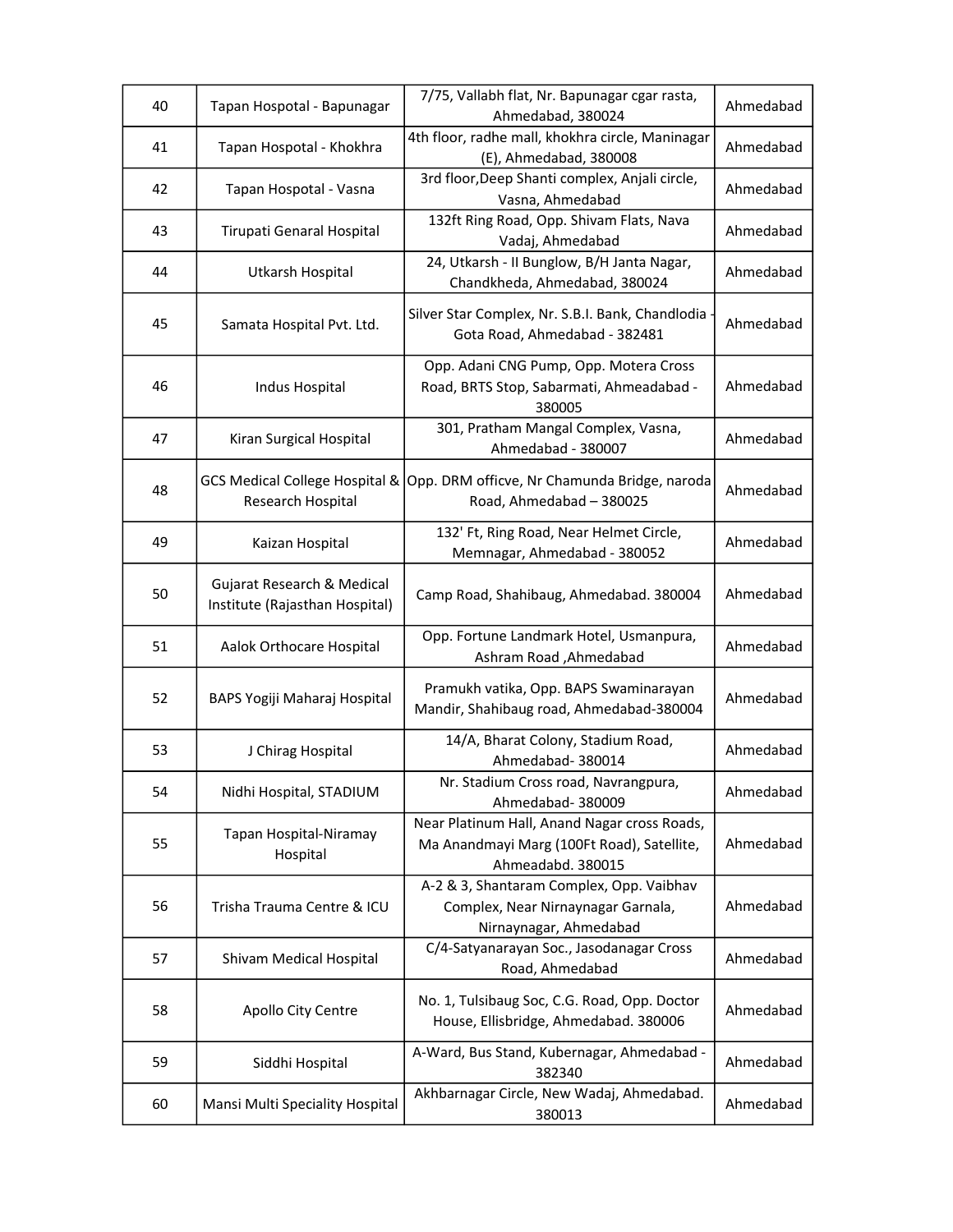| 61 | Kanoriya Hospital And Research<br>Centre                   | Bhat Gam, Gandhinagar                                                                                                           | Ahmedabad |
|----|------------------------------------------------------------|---------------------------------------------------------------------------------------------------------------------------------|-----------|
| 62 | Prarthna Surgical & Medical<br>Hospital                    | Duplex Market, Nayannagar, Krishnanagar,<br>Ahmedabad. 380045                                                                   | Ahmedabad |
| 63 | Sumiran Women's Hospital                                   | 46-B-2, Swastik Society, Nr. Vodafone House,<br>Stadium Five Road, Stadium-Commerce Six<br>Road, Navrangpura, Ahmedabad. 380009 | Ahmedabad |
| 64 | Smruti Hospitals Pvt. Ltd (Unit<br>1)                      | Shop No. 16,17,18, Sayona Arcade, Opp. Dinesh<br>Chamber, Bapunagar, Ahmedabad. 380024                                          | Ahmedabad |
| 65 | Smruti Hospitals Pvt. Ltd (Unit<br>2)                      | B/301, Safal Pegasus, Prahlad nagar, Anand<br>nagar Road, Ahmedabad.                                                            | Ahmedabad |
| 66 | Siddhi Vinayak Hospital                                    | Near Jaldhara Water Park, Balvatika, Kankaria,<br>Maninagar, Ahmedabad                                                          | Ahmedabad |
| 67 | <b>HCG Super speciality Hospital</b>                       | <b>MITHAKHALI SIX</b><br>ROAD, ELLISBRIDGE, AHMEDABAD-380006                                                                    | Ahmedabad |
| 68 | Narayana Multispeciality<br>Hospital                       | Ex. Monogram Mill compound, Opp. Rakhiyal<br>Police station, Rakhiyal, Ahmedabad-380023                                         | Ahmedabad |
| 69 | Satyamev Hospital Pvt Ltd                                  | Satyamev Arced, Mehsana state Highway, Nr<br>Chandkheda Bus Stop, Chendkheda, Ahmedabad                                         | Ahmedabad |
| 70 | Lions Karnavati Shantaben<br>Vishnubhai Patel Eye Hospital | Off S P ring Road, Gota Vadsar Road, At:- Ognaj<br>Village, Ta:- Daskroi, Ahmedabad. 380060                                     | Ahmedabad |
| 71 | Insight Eye Care Hospital                                  | F/3, Dev Aditya Arcade, Near Baghban Party<br>Plot, Thaltej - Shilaj Road, Thaltej, Ahmedabad.<br>380054                        | Ahmedabad |
| 72 | <b>Sterling Hospital</b>                                   | STERLING HOSPITAL ROAD, MEMNAGAR,<br>AHMEDABAD-380052                                                                           | Ahmedabad |
| 73 | <b>SAL Hospital</b>                                        | OPP.DURDARSAN, DRIVE IN ROAD, AHMEDABAD<br>380054                                                                               | Ahmedabad |
| 74 | <b>CIMS Hospital</b>                                       | Nr. Shukan Mall, Off. Science City Road, Sola,<br>Ahmedabad - 60                                                                | Ahmedabad |
| 75 | Rathi Hospital                                             | NR: ANUPAM SHOPPING CENTRE, OPP:<br>MAHABALESHWAR SOCIETY, JODHPUR CROSS<br>ROADS, SATELITE, AHMEDABAD                          | Ahmedabad |
| 76 | Zydus Hospital                                             | Nr. Sola Bridge, S G Highway, Thaltej,<br>Ahmedabad                                                                             | Ahmedabad |
| 77 | Shalby Hospital                                            | Opp. Karnavati Club, S G Road, Ahmedabad                                                                                        | Ahmedabad |
| 78 | Kishna Shalby Hospital                                     | 319, Green City, Ghuma via Bopal,<br>Ahmedabad - 380058.<br>Gujarat, India                                                      | Ahmedabad |
| 79 | Vijay Shalby Hospital                                      | Vijay Cross Road, Navrangpura, Ahmedabad                                                                                        | Ahmedabad |
| 80 | AIMs Hospital                                              | P. N House, Opp Jethabhai Park, Narayan Nagar<br>Road, Paldi, Ahmedabad. 380007                                                 | Ahmedabad |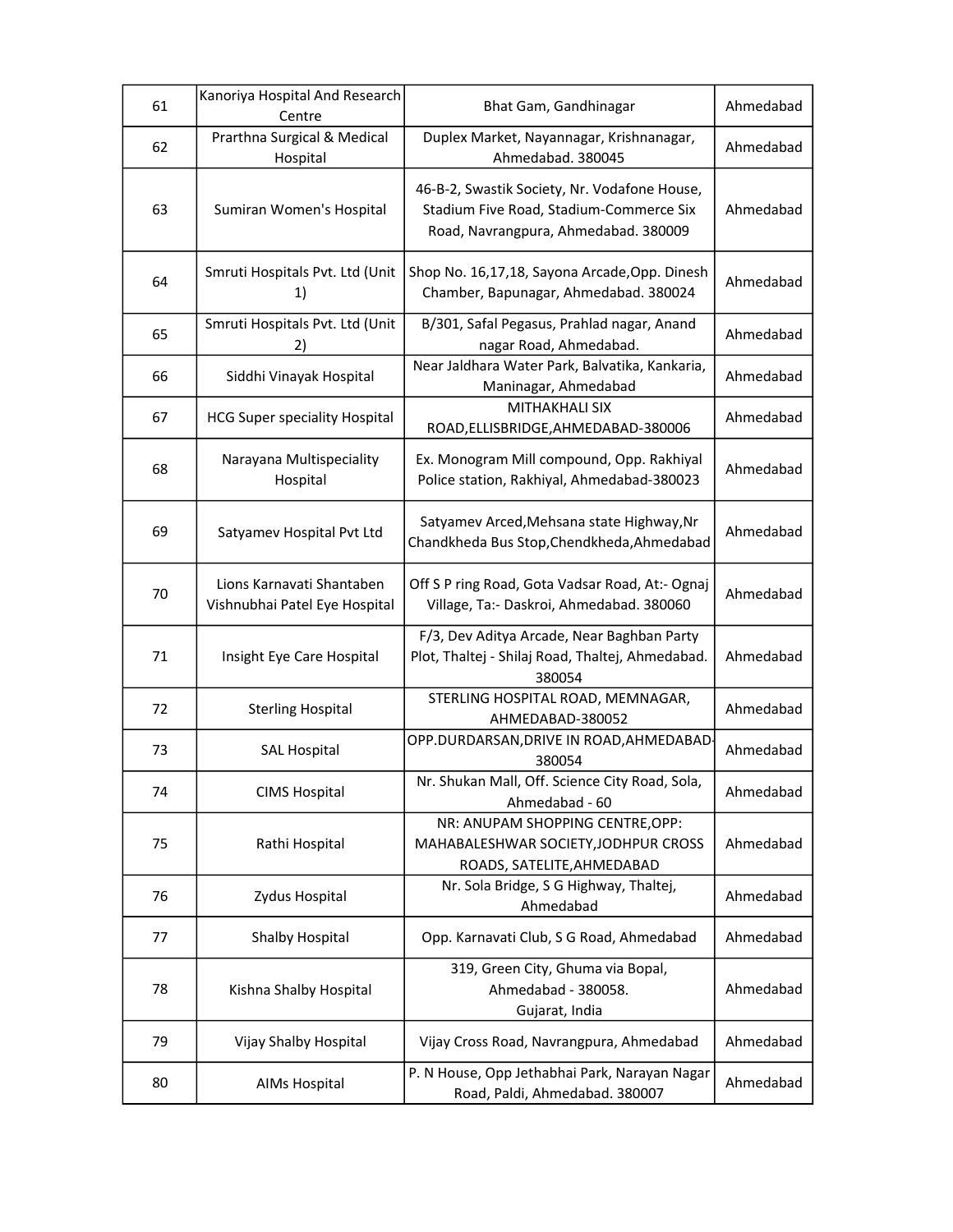| 81  | <b>Bodyline Hospital</b>                               | Opp. Annapurna Hall, New Vikas Gruh Road,<br>Paldi, Ahmedabad. 380007                             | Ahmedabad |
|-----|--------------------------------------------------------|---------------------------------------------------------------------------------------------------|-----------|
| 82  | <b>Shrey Hospital</b>                                  | Navrangpura, Ahmedabad                                                                            | Ahmedabad |
|     |                                                        | 132' feet ring road, Nr. Shayamal Char Rasta,                                                     |           |
| 83  | Medilink Hospital                                      | Someswar Char Rasta, Satelite, Ahmedabad -<br>380015                                              | Ahmedabad |
| 84  | Karnavati Super Speciality<br>Hospital                 | Opp Saijpur Tower, Naroda, Ahmedabad                                                              | Ahmedabad |
| 85  | Better Health Pvt. Ltd                                 | Maninagar, Ahmedabad                                                                              | Ahmedabad |
| 86  | Global Longlife hospital &<br>Research Pvt. Ltd.       | Nr. Bodakdev Garden, Pakwan Cross Road, Off.<br>S.G. Highway, Bodakdev, Ahmedabad.                | Ahmedabad |
| 87  | Krishna Surgical Hospital                              | Naroda, Ahmedabad                                                                                 | Ahmedabad |
| 88  | Maruti Ortho Hospital                                  | Nr. Akhbarnagar Circle, Nava Wadaj,<br>Ahmedabad                                                  | Ahmedabad |
| 89  | Nidhi Hospital                                         | Maninagar, Ahmedabad                                                                              | Ahmedabad |
| 90  | Samved Medicare Pyt. Ltd                               | Nr. Stadium Circle, Navrangpura, Ahmedabad<br>380009                                              | Ahmedabad |
| 91  | Dhruvi ENT Hospital                                    | Sabarmati, ahmedabad                                                                              | Ahmedabad |
| 92  | Arihant orthopedic and joint<br>replacement centre     | Upnishad building, Shreyas<br>crossing.Ambavadi,Ahmeadad-380015                                   | Ahmedabad |
| 93  | Life care institute of Medical<br>Science and research | Stadium Circle, Navrangpura, Ahmedabad-<br>380014                                                 | Ahmedabad |
| 94  | Life care institute of Medical<br>Science and research | Khanpur, Ahmedabad-380001                                                                         | Ahmedabad |
| 95  | Shaurya Hospital                                       | Shivalik V, Paldi, Ahmedabad-380007                                                               | Ahmedabad |
| 96  | Aastha Eye Care                                        | A-205, 206, Orchid Centre, Opp. Safal Parishar -<br>I, South Bopal, Ahmedabad                     | Ahmedabad |
| 97  | Shreeji Eye Hospital & Phaco<br>Centre                 | 308/A, Premate, Opp. Mother Dairy, Judges<br>Bunglow Cross Road, Bodakdev, Ahmedabad              | Ahmedabad |
| 98  | Fusion Kidney Institute                                | Opp Gulbai Tekra Approach BRTS Stand<br>, Panjarapole, Universiry Road<br>,Ambawadi,Ahmedabad.    | Ahmedabad |
| 99  | Sanjivani Eye Hospital and<br>Phaco Centre-Navrangpura | 203, Satved Complex NR Valus<br>Hospital, Navrangpura, Ahmedabad.                                 | Ahmedabad |
| 100 | Vasan Health Care Pvt Ltd.                             | Parker House, Panchvati Circle, Law Garden<br>road Ahmedabad.                                     | Ahmedabad |
| 101 | Niramay Eye Hospital                                   | 4th Floor 426 to 430 Galexy Mall, Satelite Road<br>Nehrunagar, Ahmedabad.                         | Ahmedabad |
| 102 | Shah Hospital                                          | 21, Shantinagar, Ashram<br>Road, Vadaj, Ahmedabad                                                 | Ahmedabad |
| 103 | Panchshil Hospital                                     | Highway, Ramnagar, Sabarmati, Ahmedabad                                                           | Ahmedabad |
| 104 | Sanjivani Eye Hospital and<br>Phaco Centre-Saraspur    | 1ST Floor, Rudra Complex, Opp Maniben<br>Hospital, Nr Shardaben<br>Hospital, Saraspur, Ahmedabad. | Ahmedabad |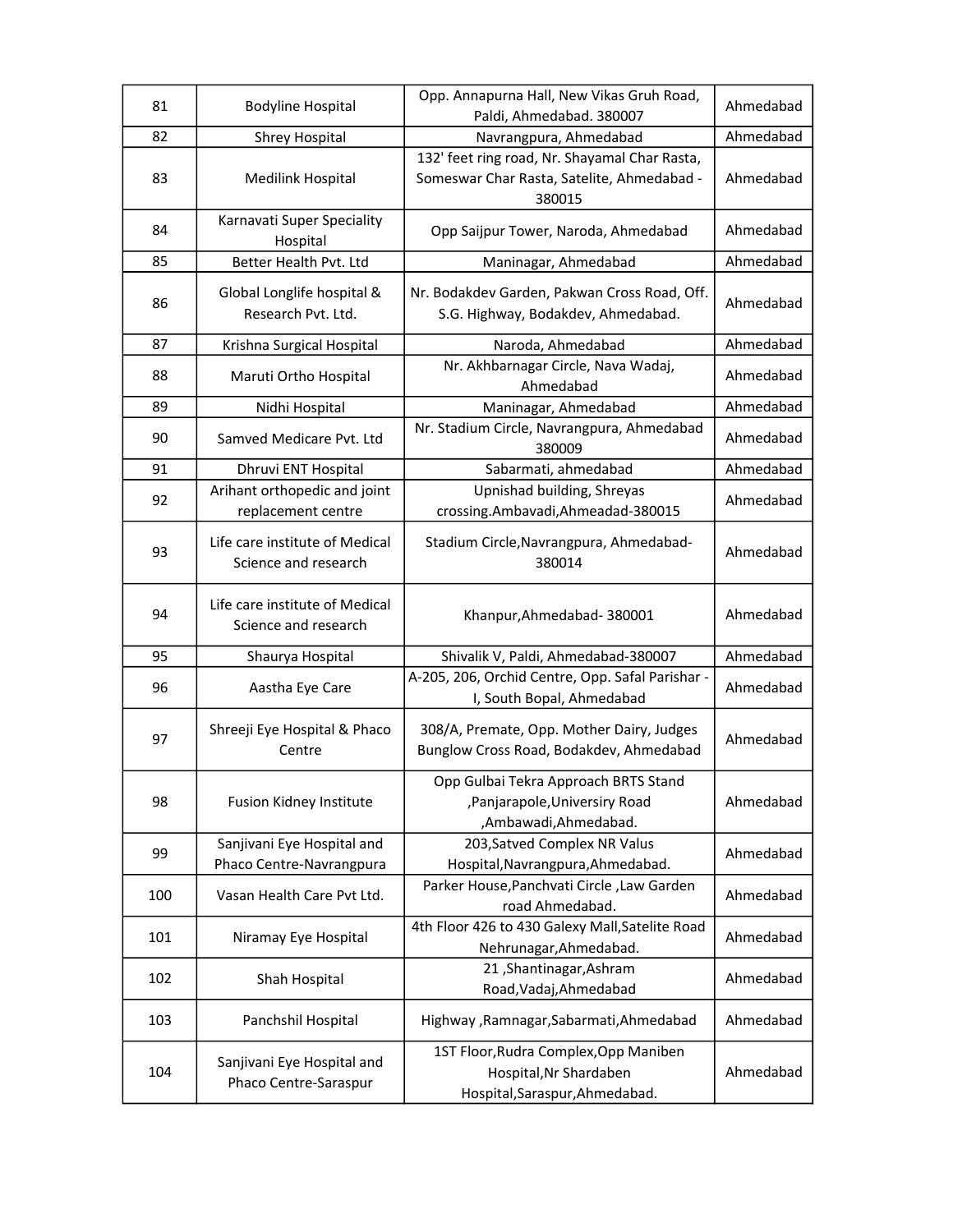| 105 | M Cure Hospital                                          | 2nd Floor, Sarthak Mall, KH Road, Sargasan<br>Chokdi, Gandhinagar.                                             | Gandhinagar |
|-----|----------------------------------------------------------|----------------------------------------------------------------------------------------------------------------|-------------|
| 106 | Tej eye Centre-Gandhinagar                               | Plot No 901/1, Sector 7/C, GH Road Opp Main<br><b>Bus Station, Gandhinagar</b>                                 | Gandhinagar |
| 107 | Tej eye Centre-Navrangpura                               | 9 to 15 Shamgokul Complex, Near Vijay<br><b>Resturant Char Rasta, Drivine</b><br>Road, Navrangpura, Ahmedabad. | Ahmedabad   |
| 108 | Jyoti Eye Hospital                                       | EL-9, Shalvi Complex, NR Nand Bunglows, NR<br>Pavapuri Cross Road, Ghatlodiya, Ahmedabad.                      | Ahmedabad   |
| 109 | 3rd Eye Vitreoretina Clinic and<br>Eye Hospital          | 201, Kadamb Judges BunglowRoad<br>Bodakdev, Ahmedabad.                                                         | Ahmedabad   |
| 110 | Anand Multi Speciality<br>Hospitals Pvt. Ltd.            | Opp Rajasthan Hospital Shahibaug Ahmedabad.                                                                    | Ahmedabad   |
| 111 | Svayambhu Health Care Pvt<br>Ltd.                        | FF, Nisarg (Vastral) SOC, Opp RAF<br>Camp, Sarrdar Patel Ring Road, Vastral<br>Ahmedabad.                      | Ahmedabad   |
| 112 | Kakadiya Hospital                                        | B/H Sukhsagar Complex Opp Dinesh Chamber<br>Bapunagar, Ahmedabad                                               | Ahmedabad   |
| 113 | Sadbhavna Hospital and<br><b>Medical Research Center</b> | 150 Feet Ring Road , Gandhigram, Rajkot                                                                        | Rajkot      |
| 114 | Parth Orthopedic and Surgical<br>Hospital                | F/408-411 Galaxy Arcade, Near Galaxy<br>Cinema, Naroda Ahmedabad.                                              | Ahmedabad   |
| 115 | Akshar Hospital                                          | 9, Gurudutt Complex, Nr Vejalpur Bus Station<br>,Vejalpur,Ahmedabad.                                           | Ahmedabad   |
| 116 | Om Orthopeadic and Dental<br>Hospital                    | 1st Floor, Rudra Business Park, Mahadevnagar<br>Tekra , Vastral, Ahmedabad.                                    | Ahmedabad   |
| 117 | Pagarav Hospital                                         | 512/1, Nr G-6 Circle, Opp SBI, Sector -23<br>,Gandhinagar.                                                     | Gandhinagar |
| 118 | Kalptaru Hopistal                                        | No 6/1 Girdhar Nagar Society , Girdharnagar , Nr<br>Parag School , Shahibaug Ahmedabad.                        | Ahmedabad   |
| 119 | Arham Eye Hospital and Cornea<br>Care Centre             | Panchvati Main Road , Nr Laxminagar Chowk, Nr<br>HDFC Bank , Besides Maruti Driving Road<br>,Rajkot.           | Rajkot      |
| 120 | Shiv Jyoti Eye Hospital                                  | A-63, Shakti Dhara Society, Colony Road,<br>Bapunagar, Ahmedabad.                                              | Ahmedabad   |
| 121 | Chaudhary Hospital                                       | Janta Chambers, Nr Saijpur Tower, Naroda<br>Road, Ahmedabad.                                                   | Ahmedabad   |
| 122 | <b>B T Savani Kidney Hospital</b>                        | University Road, Rajkot                                                                                        | Rajkot      |
| 123 | Khushi Surgical and<br><b>Orthopeadic Hospital</b>       | 205-7, Trade Square, Opp Torrent Power<br>House, Sabarmati, Ahmedabad.                                         | Ahmedabad   |
| 124 | Umiya Orthopeadic and<br><b>Surgical Hospital</b>        | SF-11 Palladium Mall, Opp.4 D SquareVisat -<br>Gandhinagar Highway, Motera, Ahmedabad.                         | Ahmedabad   |
| 125 | Astha Orthopeadic Hospital                               | A and A2 , Vasupujya Complex , Opp LIC Building<br>, Vasna Ahmedabad.                                          | Ahmedabad   |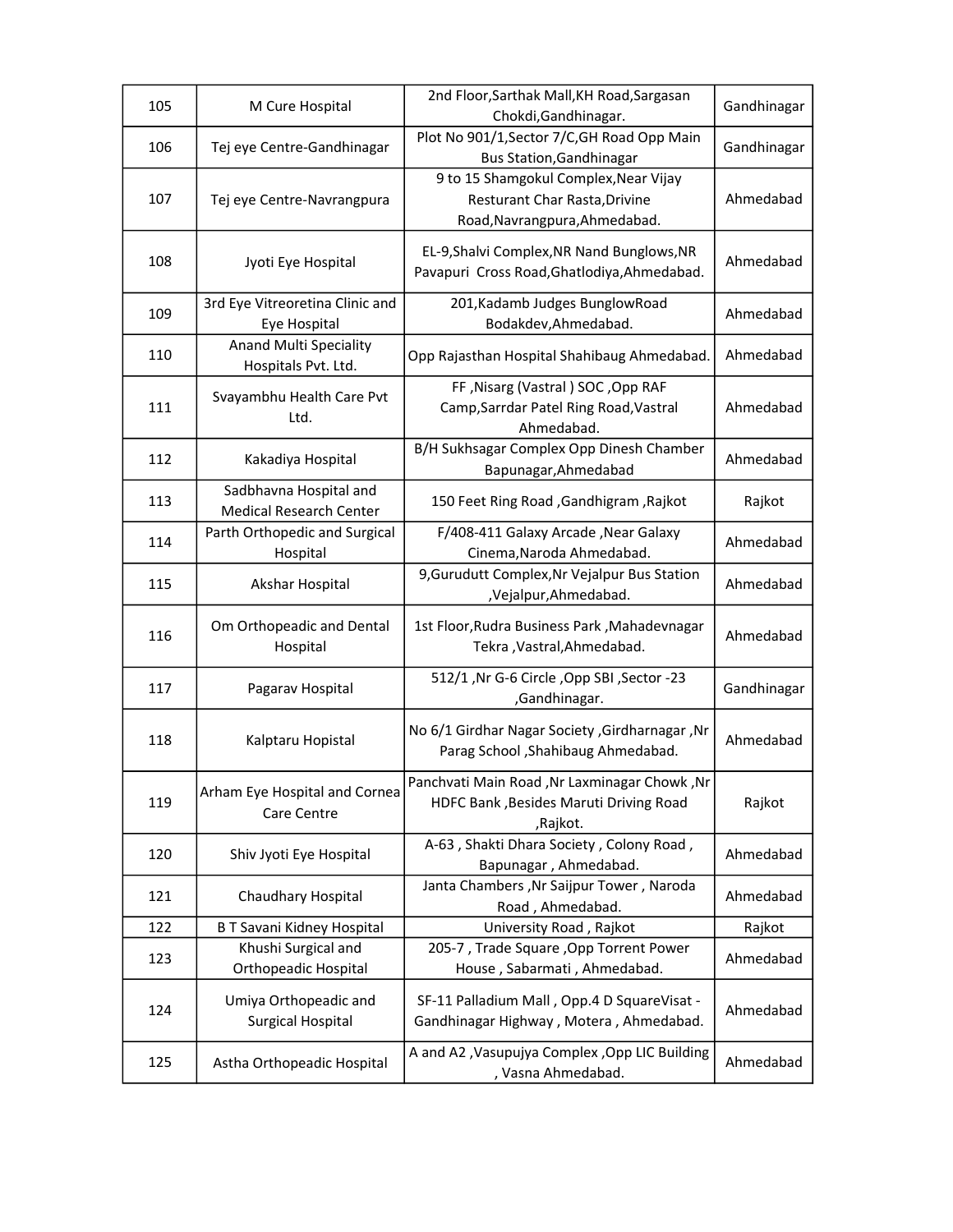| 126 | Vachhani Hospital                            | 3rd Floor, B - Block, Radhe Signature, Opp<br>Sahajanand City, Kudasan, Gandhinagar.                                | Gandhinagar |
|-----|----------------------------------------------|---------------------------------------------------------------------------------------------------------------------|-------------|
| 127 | Aastha Orthopeadic and Spine<br>Hospital     | C-101 Sweni Apt. Opp Ronak Park Nr<br>Akhbarnagar Circle, Nava Vadaj Ahmedabad.                                     | Ahmedabad   |
| 128 | <b>Punit Medical and Surgical</b><br>Home    | 217-223, 2nd Floor, Samved Opp A Division,<br>Jail Road Bhavnagar                                                   | Bhavnagar   |
| 129 | Keshubhai Mehta Eye Hospital                 | Karansinhji Main Road, Karanpara                                                                                    | Rajkot      |
| 130 | Aashka Hospitals Pvt Ltd.                    | Nr NID and Dhirubhai Ambani IICT campus, on<br>200 Feet Road Connecting Mahatma Mandir to<br>Gift City, Gandhinagar | Gandhinagar |
| 131 | Shilp Surgical Hospital.                     | 310 Sigma Arcade Opp shreeji Hospital, Nr<br>ONGC Avni Bhavan Visat Circle, Sabarmati<br>Ahmedabad.                 | Ahmedabad   |
| 132 | Centre For Sight Eye Hospital                | ABC 1, 1st and 2nd Floor, Nr ST, Xaviers College<br>, Opp Vagh Bakeri Lounge Navrangpura,<br>Ahmedabad.             | Ahmedabad   |
| 133 | Spine and Orthopeadics Centre                | Second Floor, Sona Cross Road, New CG Road,<br>Chandkheda, Ahmedabad.                                               | Ahmedabad   |
| 134 | Dr Agarwals Eye Hopistal                     | Dev Aurum Showroom, Anandnagar Cross<br>Road, Opp Madhur Hall, Prahaladnagar,<br>Ahmedabad.                         | Ahmedabad   |
| 135 | Aahana Eye Care Hospital                     | S-9, Nanakram Super Market, Nr H. H. Patel<br>School, Ramnagar, Sabarmati, Ahmedabad.                               | Ahmedabad   |
| 136 | Shivalik Multispeciality Hospital            | Nr new satadharnagar, Opp Viratnagar Char<br>Rasta, Ahmedabad                                                       | Ahmedabad   |
| 137 | Shifa Multispeciality Hospital               | 3rd floor, Bagmar plaza, Opp APMC<br>Market, Jamalpur Char Rasta, Ahmedabad                                         | Ahmedabad   |
| 138 | Ratan Multispeciality Hospital<br><b>LLP</b> | Surgen Triangle, Opp<br>Govindwadi, Isanpur, Ahmedabad                                                              | Ahmedabad   |
| 139 | K D Hospital.                                | Near Vaishnodevi Circle, S G Highway,<br>Ahmedabad.                                                                 | Ahmedabad   |
| 140 | Dhruv Eyes Hospital                          | Rashtriyashala Road, Rajkot                                                                                         | Rajkot      |
| 141 | Gokul Superspeciality hospital               | 12/14 Manhar plot, Vidhyanagar main<br>road, Rajkot                                                                 | Rajkot      |
| 142 | Ojas Eye Care                                | B/FF,101,102,SwaminarayanAvenue,Nr AEC<br>Office, AEC Cross roads, Naranpura, Ahmedabad                             | Ahmedabad   |
| 143 | Aarna Superspeciality Hospital,<br>Maninagar | Shant Prabha Height, opp Ramujilal Hall,<br>jawahar Chowk, Maninagar                                                | Ahmedabad   |
| 144 | Livewell hospital                            | 502, Rudra Arcade Helmet Circle, Drive In Road,<br>Memnagar, Ahmedabad                                              | Ahmedabad   |
| 145 | i-Care Eye Hospital                          | Aum Planet, Opp Nirmala Convent School,<br>Nirmala Road, Rajkot                                                     | Rajkot      |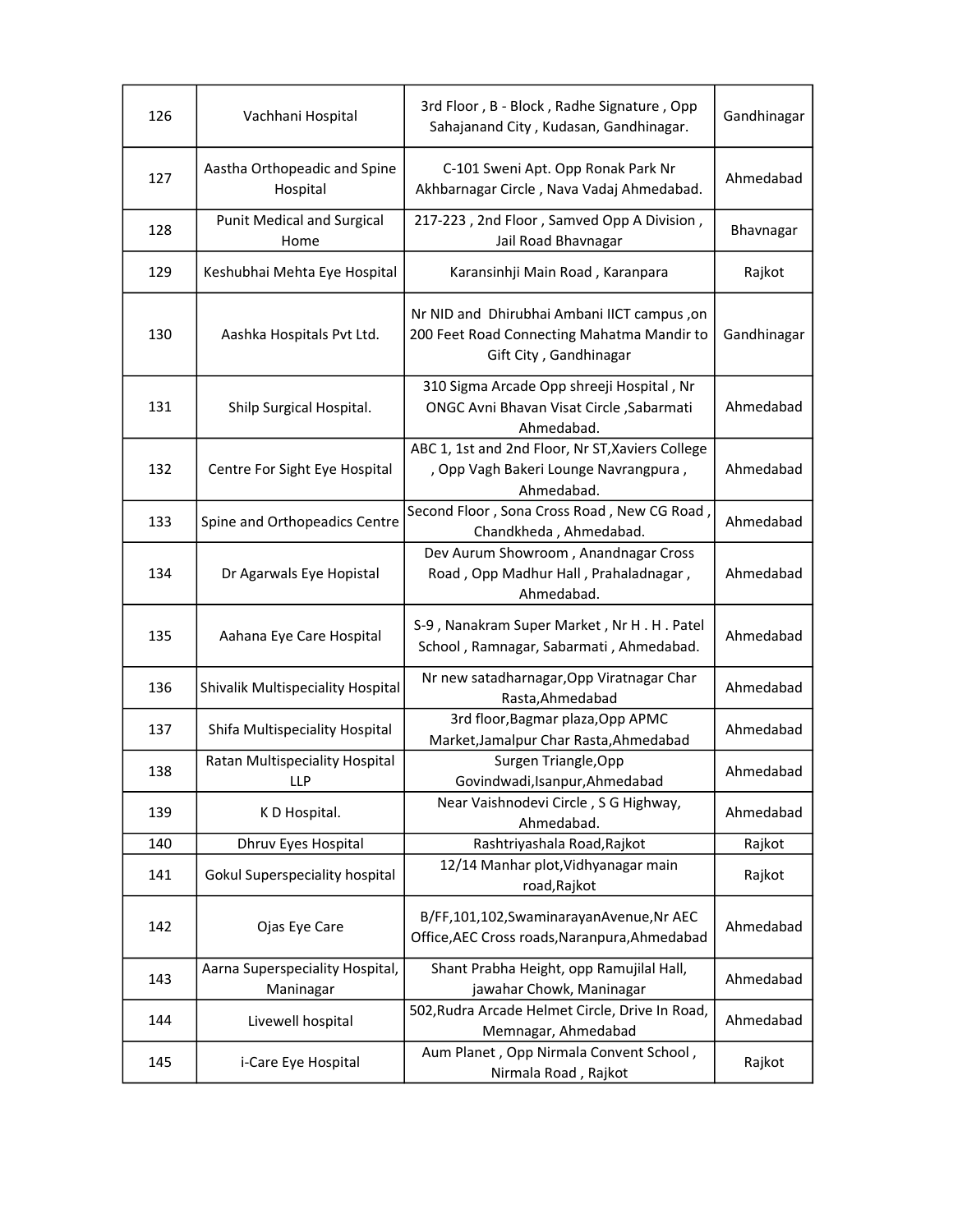| 146 | <b>Central United Hospital</b>                                 | 3rd and 4th floor, Mangalam Arcade, Odhav<br>Talav BRTS Bus Stop, Odhav Ahmedabad                   | Ahmedabad |
|-----|----------------------------------------------------------------|-----------------------------------------------------------------------------------------------------|-----------|
| 147 | Yashvi Eye Hospital                                            | FF/104, Dev Arcade, Nr Naranpura Railway<br>Crossing, Naranpura, Ahmedabad.                         | Ahmedabad |
| 148 | Gayatri Hospital and Research<br>Center                        | Nidhi Complex, Opp Mehsana Soc, New Vadaj<br>Road, Ahmedabad                                        | Ahmedabad |
| 149 | Saavi Women's Hospital                                         | Nr Ishaan 3, Opp.Shell (Reliance) Petrol Pump,<br>Prahladnagar, Satellite, Ahmedabad.               | Ahmedabad |
| 150 | Saviour Hospital (Veparseva<br>Healthcare Pvt. LTD)            | Near Bharat Petrol Pump, Lakhudi<br>Talav, Stadium road, Navrangpura                                | Ahmedabad |
| 151 | Clear Vision Eye Hospital-<br><b>GHODASAR</b>                  | 404 Radhe Kishan Arcade, Near Vaibhav<br>Hall, Above Comfy Restaurant, Ghodasar cross<br>roads      | Ahmedabad |
| 152 | Kanba Orthopaedic and Spine<br><b>Superspeciality Hopsital</b> | 33/4 opp Abjibapa Green Avenue, Viratnagar<br>Road, Nikol                                           | Ahmedabad |
| 153 | Trisha Multispeciality Hospital                                | 6th and 7th floor Dream Square Opposite<br>Ramdevpir Temple, Nirnaynagar<br>Underbridge, Nava Vadaj | Ahmedabad |
| 154 | Devansh Eye Hopsital                                           | 201,202 Tryksha Desire, Near Kirtidham<br>derasar, Chandkheda                                       | Ahmedabad |
| 155 | Lioness Karnavati Eye Hospital<br>A Unit of Manav Seva Sangh)  | 2nd Floor, Golden Triangle, Near Sardar Patel<br>stadium, Ahmedabad.                                | Ahmedabad |
| 156 | <b>CHRIST Hospital TRUST</b>                                   | Madhapar, Jamnagar Road, Rajkot                                                                     | Rajkot    |
| 157 | <b>HCG Hospitals</b>                                           | 1139, Sir Pattani Road, Near Meghani Circle,<br>Bhavnagar                                           | Bhavnagar |
| 158 | Clear Vision Eye Hospital Pvt<br>Ltd, Bopal                    | 5-6, 3rd Floor, Amrapali Axiom, SP Ring Road,<br><b>Bopal</b>                                       | Ahmedabad |
| 159 | Shalya Orthopaedic Hospital<br>and Joint Replacement Centre    | 3rd Floor, Shaleen Plaza, near Mangaldeep<br>Party Plot, Sola Gam Road, Science City,<br>Ahmedbad   | Ahmedabad |
| 160 | Sheth Shri Pukhraj Raichand<br><b>General Hospital</b>         | Ramnagar Opp Bank of Gujarat, Sabarmati.                                                            | Ahmedabad |
| 161 | Shalby Hospital, Naroda                                        | 6-7-9, Haridarshan Cross Road, Naroda                                                               | Ahmedabad |
| 162 | Krishna Shalby Hospital                                        | 319 Green City, Ghuma via Bopal                                                                     | Ahmedabad |
| 163 | Radiance Hospital                                              | 3 and 4 floor Shital Varsha 3, Near Vijay Cross<br>Road, Navrangpura                                | Ahmedabad |
| 164 | <b>SGVP Holistic Hospital</b>                                  | SGVP Campus, SG Highway, Chharodi -<br>Ahmedabad                                                    | Ahmedabad |
| 165 | Solar Hospital                                                 | Binali B Complex, Opp Torrent Power<br>,Naranpura,Ahmedabad                                         | Ahmedabad |
| 166 | Dixit Eye Hospital                                             | Upper Level (3-4). Maruti Tower, Nr Shivranjani<br><b>Cross Road-Satellite</b>                      | Ahmedabad |
| 167 | Anant Orthopaedics and                                         | Plot No 5, Santoshbaug, Opp Carrefour Hotel                                                         | Ahmedabad |
|     | <b>Superspeciality Hospital</b>                                | near Nagri Hospital                                                                                 |           |